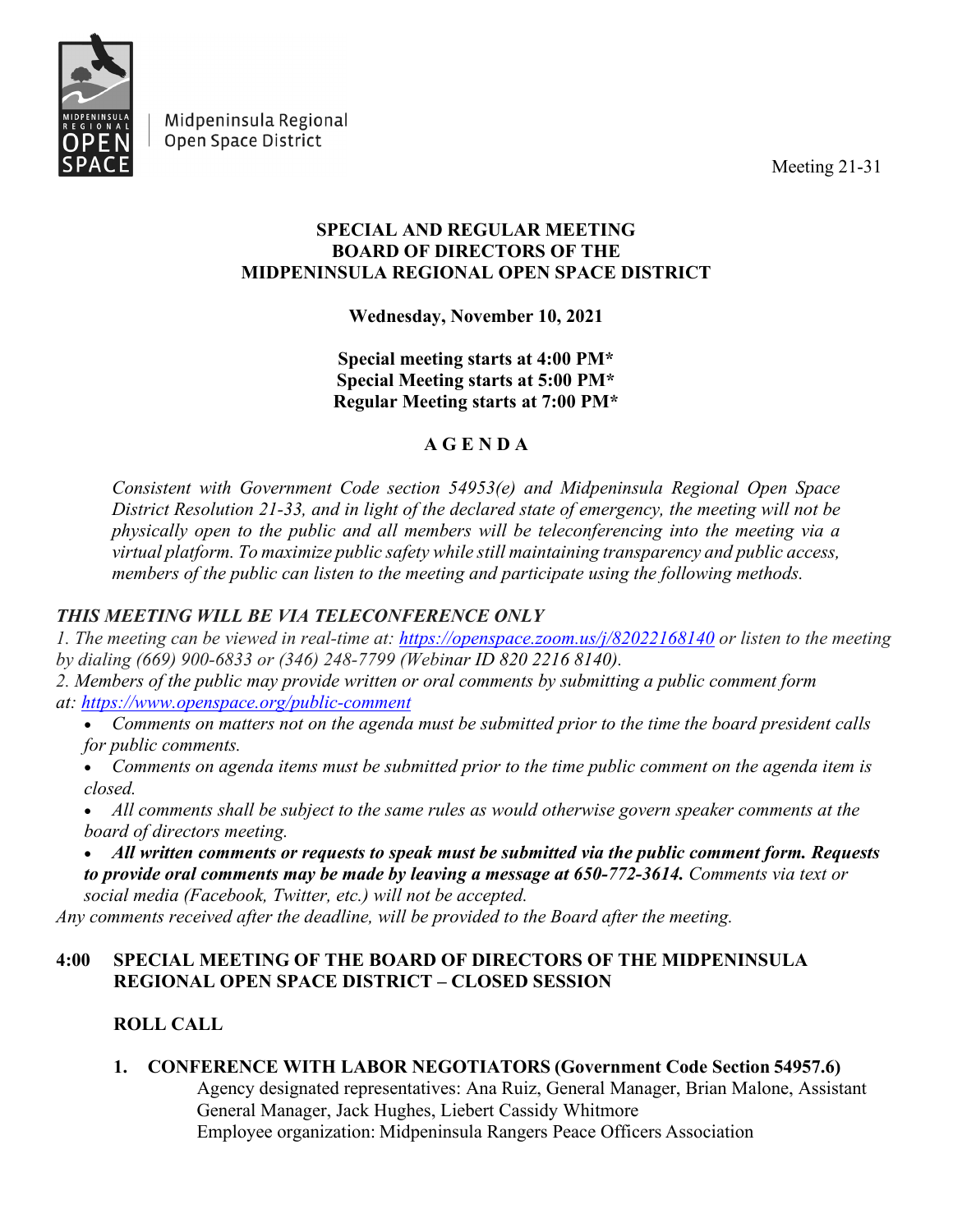#### **ADJOURNMENT**

### **5:00 SPECIAL MEETING OF THE BOARD OF DIRECTORS OF THE MIDPENINSULA REGIONAL OPEN SPACE DISTRICT**

### **ROLL CALL**

#### **1. Stevens Creek Shoreline Nature Study Area and Shoreline Resilience Planning (R-21-147)**

Staff Contact: Karine Tokatlian, Resource Management Specialist II, Natural Resource Department General Manager's Recommendation:

- 1. Consider four long-term management alternatives for the Stevens Creek Shoreline Nature Study Area to contribute to San Francisco Bay restoration initiatives.
- 2. Approve a phased approach that initially makes habitat improvements for snowy plovers and defers the decision on restoring to a tidal marsh until regional restoration efforts and needs are more developed to inform management priorities for the Stevens Creek Shoreline Nature Study Area in the context of larger San Francisco Bay restoration efforts.

#### **ADJOURNMENT**

### **7:00 REGULAR MEETING OF THE BOARD OF DIRECTORS OF THE MIDPENINSULA REGIONAL OPEN SPACE DISTRICT**

#### **ORAL COMMUNICATIONS**

*This portion of the agenda is for members of the public to comment on items not on the agenda; however, the Brown Act (Open Meeting Law) does not allow action by the Board of Directors on items not on the agenda. Individuals are limited to one comment during this section.*

#### **ADOPTION OF AGENDA**

### **SPECIAL ORDERS OF THE DAY**

- Introduction of staff
	- O Field Resource Specialist Christian Bonner
- Proclamation Honoring Meredith Manning on her Retirement

#### **CONSENT CALENDAR**

*All items on the Consent Calendar may be approved without discussion by one motion. Board members, the General Manager, and members of the public may request that an item be removed from the Consent Calendar during consideration of the Consent Calendar.*

- **1. Approve the October 27, 2021 Board meeting minutes**
- **2. Claims Report**
- **3. Teleconferenced Board Meetings Pursuant to the Brown Act and Assembly Bill 361 (R-21- 148)**

Staff Contact: Ana Ruiz, General Manager and Hilary Stevenson, General Counsel General Manager's Recommendation: Adopt a resolution affirming findings on the continued need for remote teleconferenced public meetings pursuant to AB 361.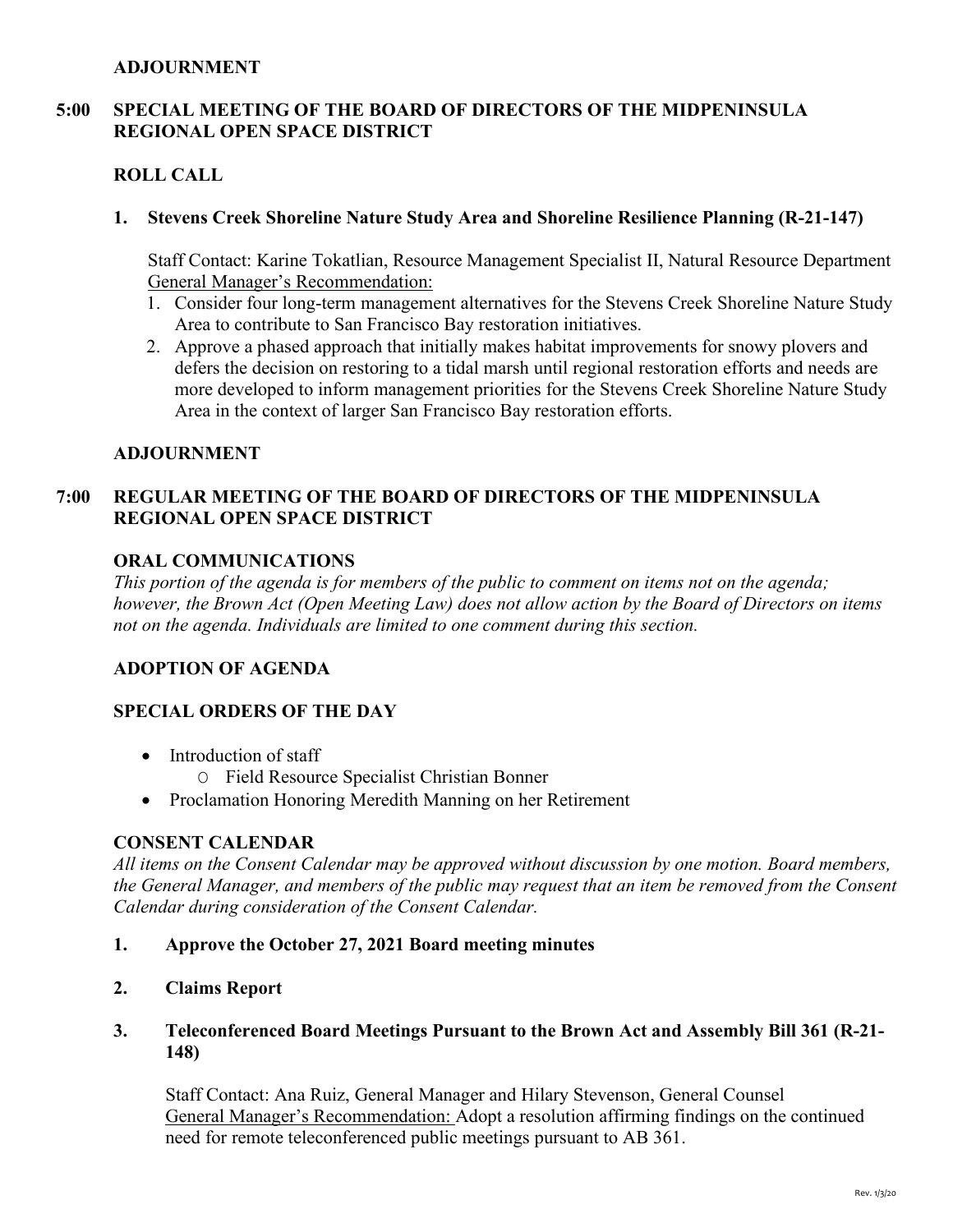## **4. Quarter 1 Proposed Budget Amendments to the Fiscal Year ending June 30, 2022 (R-21- 151)**

Staff Contact: Rafaela Duran, Budget & Analysis Manager General Manager's Recommendation: Adopt a resolution approving the proposed Quarter 1 budget amendments for the fiscal year ending June 30, 2022.

## **5. Resolution for Grant Funding from the California Department of Parks and Recreation Proposition 68 Recreational Infrastructure Revenue Enhancement Grant Program (R-21- 152)**

Staff Contact: Deborah Hirst, Grants Program Manager, Administrative Services General Manager's Recommendation: Adopt a resolution authorizing the General Manager to apply for Proposition 68 Recreational Infrastructure Revenue Enhancement Program grant funding from the California Department of Parks and Recreation and to enter into a grant funding agreement for \$1,428,282 in funding for the proposed Cloverdale Ranch Land Conservation Project.

## **6. Application for Grant Funding from the Wildlife Conservation Board (R-21-154)**

Staff Contact: Deborah Hirst, Grants Program Manager, Administrative Services General Manager's Recommendation: Adopt a resolution authorizing the General Manager to apply for grant funding from the Wildlife Conservation Board and negotiate a grant funding agreement of up to \$295,000 for the Santa Cruz Kangaroo Rat Habitat and Population Management Plan Project.

#### **7. Contract Amendment with Signet Testing Labs, Inc., for Special Inspection Services for the Administrative Office Project (R-21-150)**

Staff Contact: Tanisha Werner, Senior Capital Project Manager, Engineering and Construction Department

General Manager's Recommendation:

- 1. Authorize the General Manger to execute a contract amendment in the amount of \$22,553 with Signet Testing Labs, Inc., for special inspection services beyond the base contract scope of work that are necessary to complete the Administrative Office Project.
- 2. Authorize a 10% contingency of \$2,255 to be reserved for unanticipated issues, bringing the total contract to a not-to-exceed amount of \$137,938.

#### **8. Contract Amendment with BHM Construction, Inc., to fabricate and install interior Public Interpretive Elements at the Administrative Office located at 5050 El Camino Real in Los Altos and augment the Project Contingency Funds to bring the overall Administrative Office Project to completion and reach the March 2022 scheduled closeout date (R-21-153)**

Staff Contact: Leigh Ann Gessner, Public Affairs Specialist and Tanisha Werner, Senior Capital Project Manager

General Manager's Recommendation:

- 1. With designs for the public-facing interpretive elements for the Administrative Office project now final, approve the addition of a subcontractor to the contract with BHM Construction, Inc., to complete the fabrication and installation of two interior elements.
- 2. Authorize the General Manager to amend the original contract of \$21,982,643 with BHM Construction, Inc., by \$306,253 to fabricate and install two interior public-facing interpretive elements, bringing the total contract amount to \$22,288,896.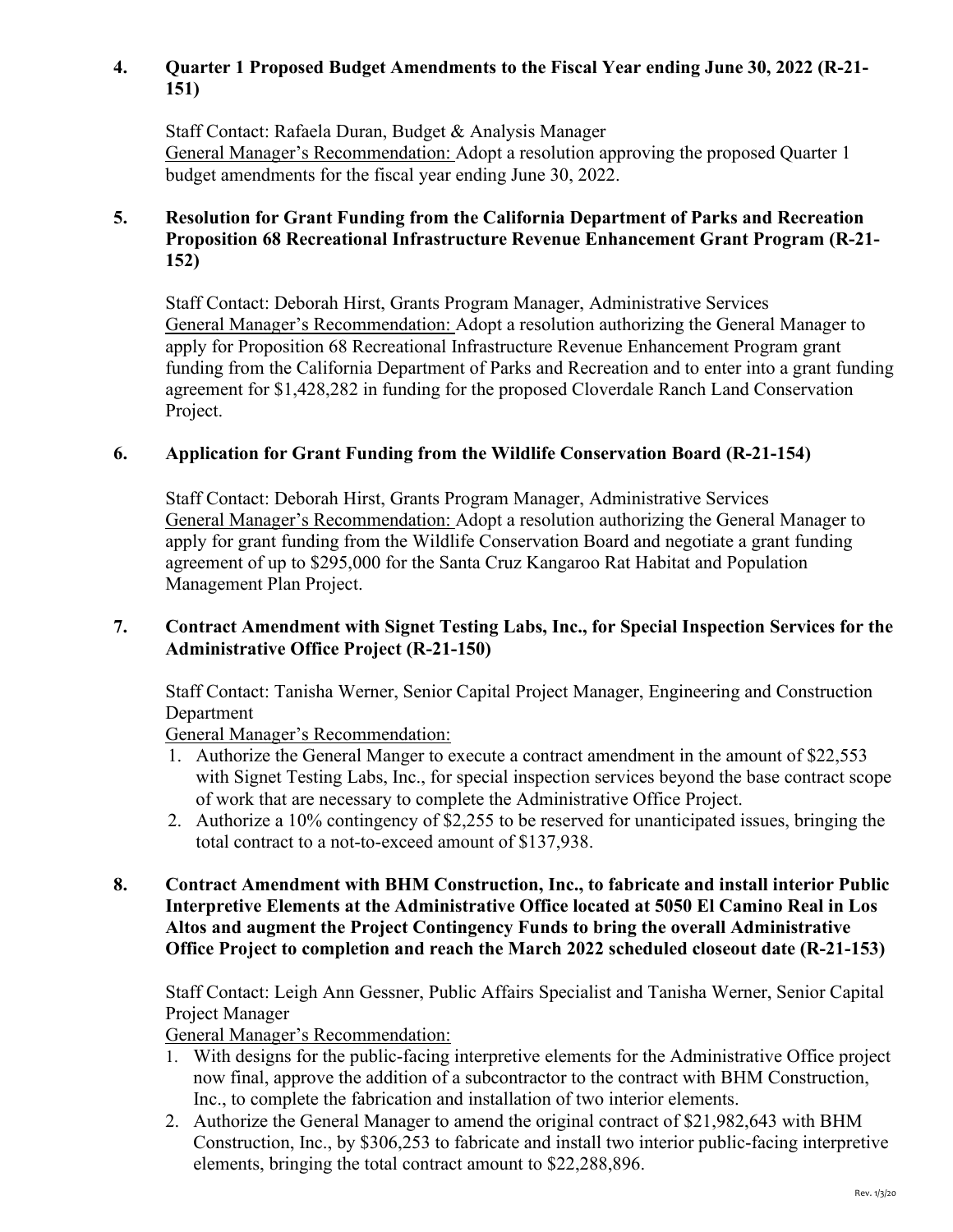3. Authorize an additional \$160,000 in project contingency funds to cover unanticipated conditions through project closeout, for a new, not-to-exceed total contract amount of \$22,448,896.

## **9. New Phone System: Microsoft Teams Calling (R-21-155)**

Staff Contact: Owen Sterzl, IT Program Administrator, Information Systems and Technology Department

General Manager's Recommendation:

- 1. Authorize the General Manager to enter into a contract with CDW Government LLC at a onetime cost of \$57,780 for professional implementation services of Microsoft Teams Calling with a 5% contingency of \$2,889 to address unanticipated technical issues, for a total amount of \$60,669.
- 2. Authorize the General Manager to amend the original three-year enterprise agreement of \$211,000 with Microsoft Corporation, by \$19,200, for a new total amount not-to-exceed \$230,200, to purchase Microsoft Teams Calling through May 2022.

## **BOARD BUSINESS**

*Public comment on agenda items at the time each item is considered by the Board of Directors. Written public comments will be provided to the Board prior to the meeting and posted on the District's website at [www.openspace.org.](http://www.openspace.org/) The names of all commenters will be read into the record.* 

**10. Proposed purchase of the Peninsula Open Space Trust - Johnston Ranch Uplands Property, located along Higgins Canyon Road, in unincorporated San Mateo County (Assessor's Parcel Numbers 064-370-110, 064-370-120, the north and east portion of 064-370-200, and the east portion of 065-210-220 and 065-210-240), as an addition to Miramontes Ridge Open Space Preserve (R-21-132)**

Staff Contact: Michael Williams, Real Property Manager General Manager's Recommendation:

- 1. Determine that the recommended actions are categorically exempt from the California Environmental Quality Act (CEQA), as set out in the staff report.
- 2. Adopt a Resolution authorizing the purchase of the Peninsula Open Space Trust Johnston Ranch Uplands Property for \$4,800,000 with a corresponding authorization for a Fiscal Year 2021-22 budget increase in the same amount, and an additional adjustment of \$60,750 for miscellaneous costs related to this transaction, for a total budget adjustment of \$4,860,750.
- 3. Adopt a Resolution authorizing the filing of a notice of Williamson Act nonrenewal with the County of San Mateo for Assessor's Parcel Number 064-370-110.
- 4. Authorize the General Manager to enter into a Lease and Management Agreement with Peninsula Open Space Trust to manage the Property, including any extensions thereof, and the Assignment of Grazing Lease with Pacheco Ranch for a 5-year term with the option to extend for one additional 5-year term.
- 5. Adopt a Preliminary Use and Management Plan, as set out in the staff report.
- 6. Withhold dedication of the property as public open space at this time.

## **INFORMATIONAL MEMORANDA**

- Update on the Electric Bicycle (e-bike) Noise Study
- Existing Natural Resources Conditions Report, Cloverdale Ranch